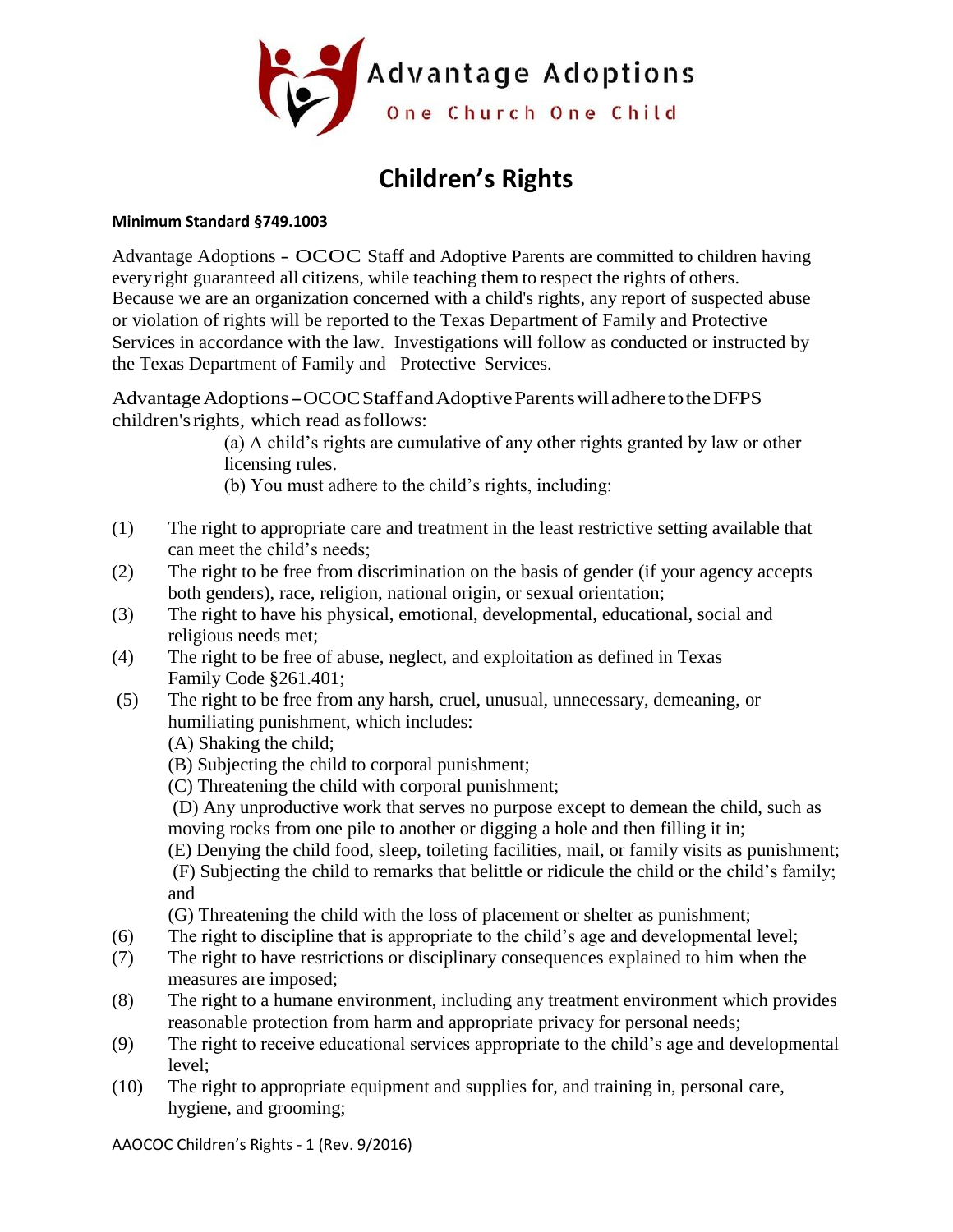(11) The right to live as normal a life as possible, including:

(A) Having normal interaction and experiences within the foster family and participating in foster family activities; and

(B) Engaging in age and developmentally appropriate childhood activities, such as extracurricular activities, social activities in and out of school, and employment opportunities.

- (12) The right to have adequate personal clothing, which must be suitable to his age and size and comparable to the clothing of other children in the community, and reasonable opportunities to select his clothing;
- (13) The right to have personal possessions at his home and to acquire additional possessions within reasonable limits;
- (14) The right to be provided with adequate protective clothing against natural elements such as rain, snow, wind, cold, sun, and insects;
- (15) The right to maintain regular contact with his family unless the child's best interest, appropriate professionals, or court necessitates restrictions;
- (16) The rights to send and receive uncensored mail, to have telephone conversations, keep a personal journal and to have visitors, unless the child's best interest, appropriate professionals, or court order necessitates restrictions;
- (17) The right to hire independent mental health professionals, medical professionals, and attorneys at his own expense;
- (18) The right to be compensated for any work done for the agency or home as part of the child's service plan or vocational training, with the exception of assigned routine duties that relate to the child's living environment, such as cleaning his room, or other chores, or work assigned as a disciplinary measure;
- (19) The right to have personal earnings, allowances, possessions, and gifts as the child's personal property;
- (20) The right to be able to communicate in a language or any other means that is understandable to the child at admission or within a reasonable time after an emergency admission of a child, if applicable. You must make every effort to place a child with foster parent(s) who can communicate with the child. If these efforts are not successful, you must document in the preliminary service plan your plan to meet the communication needs of the child;
- (21) The right to confidential care and treatment;
- (22) The right to consent in writing before permitting any publicity or fund raising activity for the agency including the use of his photograph;
- (23) The right not to be required to make public statements acknowledging his gratitude to the foster home or agency;
- (24) The right to be free of unnecessary or excessive medication;
- (25) The right to have a comprehensive service plan that addresses the child's needs, including transitional and discharge planning;
- (26) The right to participate in the development and review of his service plan within the limits of the child's comprehension and ability to manage the information;
- (27) The right to receive emotional, mental health, or chemical dependency treatment separately from adults (other than young adults) who are receiving services;
- (28) The right to receive appropriate treatment for physical problems that affect his treatment or safety;